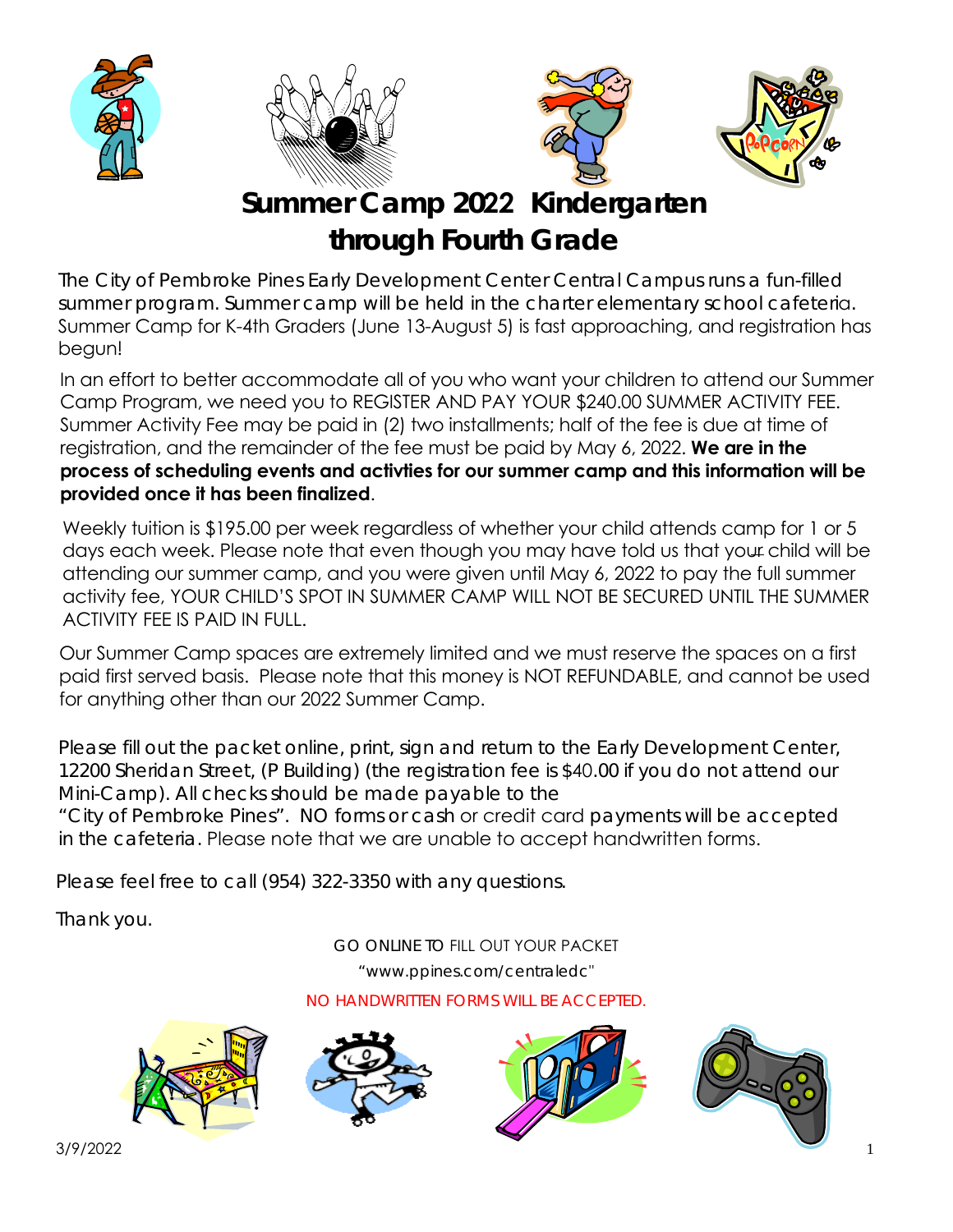## **SUMMER CAMP RULES AND REGULATIONS**

Welcome to the City of Pembroke Pines Early Development Center Central Campus K-4<sup>th</sup> grade Summer Camp 2022. Here are a few rules and regulations to help make this summer more enjoyable for both you and your child.

## **HOURS AND DAYS OF OPERATION**

The City of Pembroke Pines Early Development Center Central Campus Summer Camp Program will be held at the Pembroke Pines Charter Elementary/Middle School Central Campus Cafeteria. Camp will begin Monday, June 13<sup>th</sup> and end Friday August  $5<sup>th</sup>$ , (excluding June 20th and July  $4<sup>th</sup>$ ). Hours of operation are from 7:00 am until 6:00 pm. **Parents are required to pick up children by 6:00 p.m.** We realize that emergencies do occur. **It is your responsibility to call the school/camp as a courtesy and inform the administrative staff, but this does not absolve you from paying the late fee charges**. **Please make note of our telephone number: (954) 322-3350.** A child who is picked up late can get anxious, and teachers who have worked a full day need to be able to count on leaving their job promptly. We pride ourselves on being a school/camp whose parents are on-time and strive to have no violations of this rule.

Our school/camp closes at 6:00 p.m.; **parents arriving after 6:00 p.m. will be penalized as follows:**

- 1. Parents will be charged a per-child late fee of \$20.00 for arrival between 6:01 and 6:06 p.m.
- 2. Arrival between 6:07 p.m. to 6:15 p.m. will be an additional \$25.00.
- 3. Arrival between 6:16 p.m. to 6:30 p.m. will be an additional \$25.00.
- 4. Arrival between 6:31 p.m. to 6:45 p.m. will be an additional \$25.00.
- 5. Arrival between 6:46 p.m. to 7:00 p.m. will be an additional \$25.00.

Parents who are late more than three (3) times in picking up their child will have their childcare services terminated.

## **ARRIVAL AND DEPARTURE OF CHILDREN**

Children **MUST** be signed in and out of the Summer Camp Program by the parent or designee (as stated on the enrollment form) each morning and afternoon. The staff is responsible for documenting the authorized name(s) prior to accepting the child. Please remember to have your driver's license with you when you pick up your child. Keep your driver's license with you until our counselors become familiar with you.

At 5:55 p.m. camp counselors and campers will start walking from the cafeteria to the preschool. If you should arrive after that time, you need to pick up your child in the preschool front office.

It is the parent's responsibility to notify the On-Site Supervisor, Susan L. Cohen, at 954-322-3350, if there is a change in the daily routine.

## **FEE POLICIES**

- **1.** Fees are due weekly, and must be paid on **Monday**. Payments not made by Tuesday will be assessed a late fee of \$10.00. You will continue to be charged an additional \$10.00 each Wednesday the tuition remains unpaid. Delinquent fees may result in termination of service. A NSF fee will be charged on all returned checks.
- **2.** The cost is \$195.00 per week. There will be a one time registration fee of \$40.00 for

any child not currently in our Mini-Camp Programs. **No bills for tuition will be sent.** Repeated failures to pay on time will result in termination from the Summer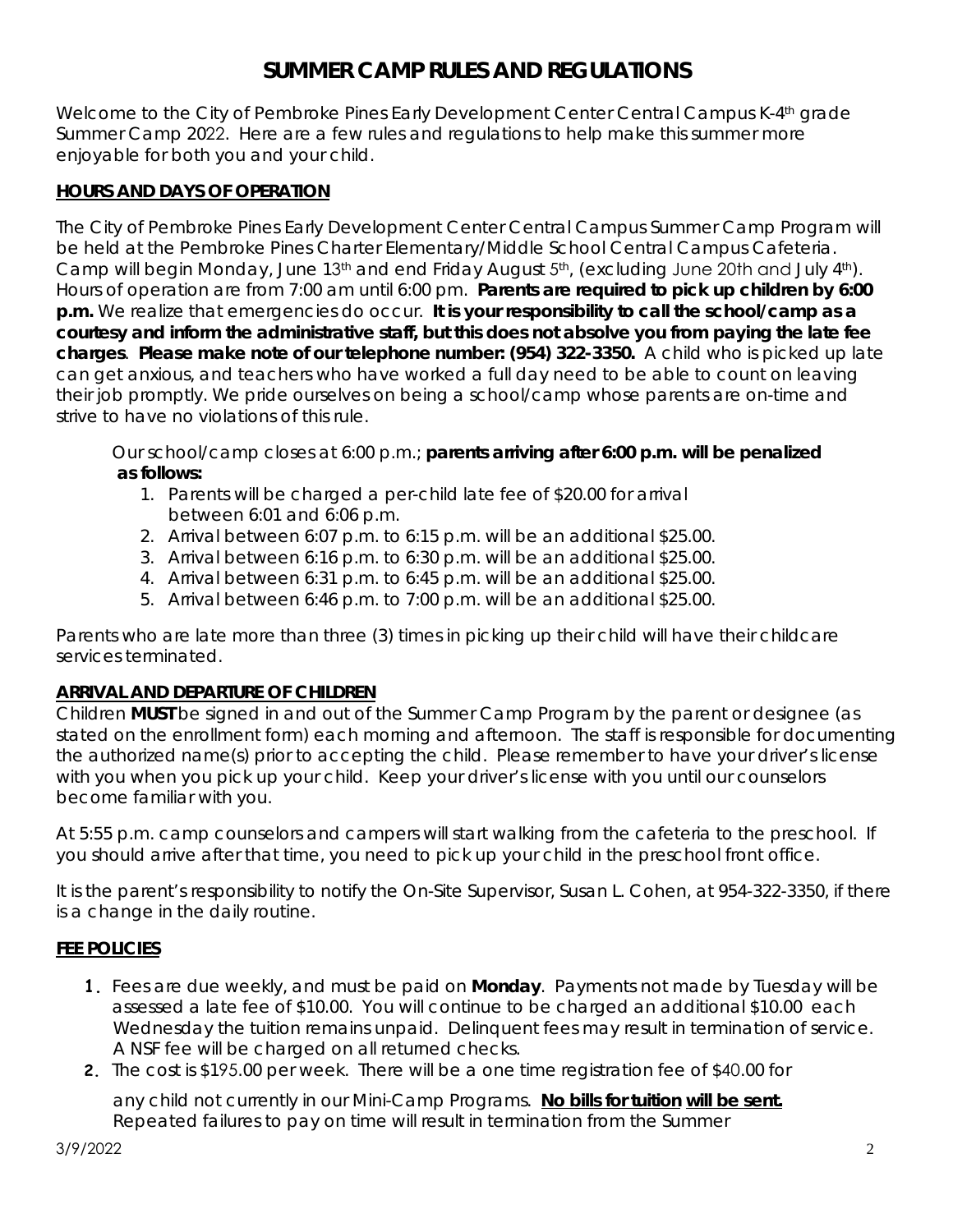Camp Program. An Activity Fee of \$240.00 is due by May 6, 2022. This fee covers all in house events, field trips and transportation costs. **There will be no refunds, credit or reduction of tuition or activity fees for absences due to illness or closings due to inclement weather, since expenses for staff continue during the child's absences**. We **CANNOT** accept cash tuition payments in the cafeteria. Cash or Credit Card tuition payments must be made at the Preschool Office.

- **3.** Payments may be made by cash, check or credit card. Please note that a convenience fee of 2.6% of the total paid by credit card or debit card is assessed by electronic processing company, no part of the convenience fee goes to the City. Therefore, the convenience fee for credit cards or debit cards is non- refundable.
- **4.** If your account indicates a history of dishonored checks, check payment privileges will be revoked for the remainder of the summer. More than (two) dishonored checks, and the City will require that future payments be made in cash, money order, certified check or credit card.
- **5.** No refund or adjustments are made for days of absence, holidays, illnesses or camp closings due to inclement weather.
- **6.** Please note: Paying the registration fee for Mini-Camp DOES NOT guarantee your child a spot in our Summer Camp Program. You MUST register and pay the activity fee in order for your child to be considered in our Summer Camp Program.
- **7.** Due to the fact that we limit our enrollment, you will be responsible for paying for all the weeks you indicate your child will be attending camp. I/we understand that as of May 6, 2022 a \$30.00 fee will be charged for cancellations of each reserved week or exchange of each reserved week for another.

## **SWIM RULES**

For the days we will be utlitizing the pool, please send your child to camp dressed in his/her bathing suit with sunscreen **ALREADY** applied. Please send a towel, water shoes or flip flops, a plastic bag and a full change of clothes, including sneakers. Please label **ALL** of your child's belongings with his/her name. If your child does not go swimming he/she will still be required to go to the pool area with the other campers, because all counselors must be at the pool for supervision purposes.

#### **LUNCHES AND SNACKS**

Lunch needs to be provided **EVERY** day for your child and can either be sent from home or purchased **in advance**. Lunch Menus will be emailed in May for the June lunches. We will provide morning and afternoon snacks with water. Please provide lunch and a drink in a **disposable bag** for some **field trips**.

#### **DAILY SCHEDULE AND FIELD TRIPS**

Due to our daily schedule which includes gym, playground and sports, children **must** wear sneakers every day. A weekly schedule will be posted every Friday. This schedule will help you know where your child is at all times, and help you when you come to pick up your child.

#### **ELECTRIC DEVICES**

Please, **NO** video games, mp3 players, iPods/iPads, Nintendo Switch, etc. If your child insists on bringing video games or cell phones, please remember that we are not responsible for lost, damaged, or stolen items.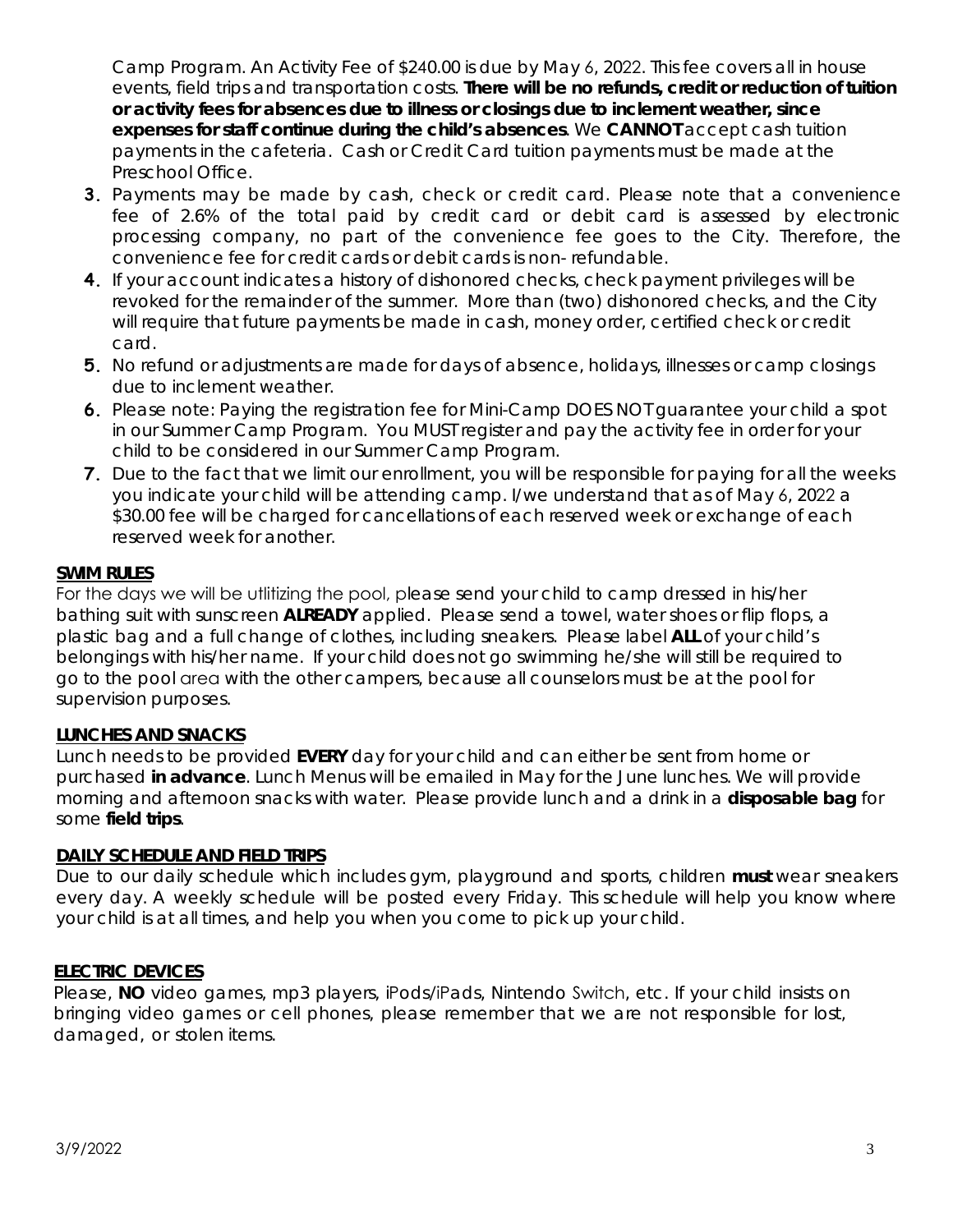#### **PARENT COMMUNICATION**

Parents will be contacted immediately under the following conditions:

- **1.** A child has received an injury which could require medical attention.
- **2.** A child exhibits a medical condition, which could be contagious or threatening to others in the program.
- **3.** A child's inappropriate behavior presents a safety risk to other children or staff in the program.

Parents may request to schedule a conference with the Counselors or Site Supervisor for any reason they deem necessary.

#### **PARENT COMPLAINTS AND GRIEVANCES**

Each complaint and problem should be addressed appropriately and in a manner that maintains positive relationships. Conflicts should be resolved through the On-Site Supervisor, Susan L. Cohen, who is available Monday through Friday at 954-322-3350. Through cooperation and by working together, we feel that all problems can be solved.

#### **DISCIPLINE**

All students will be expected to behave in accordance with the Code of Student Conduct for Broward County Public Schools. All rules applicable during school/camp hours in the Code of Student Conduct shall be extended and applicable during The Summer Program.

In order to achieve the goal of providing quality school-age childcare in an environment of cooperation and respect, all staff members of the Summer Camp Program will utilize positive discipline practices. Guiding and redirecting of behavior, positive reinforcement and time-out will be some of the techniques used to manage the behavior of the children.

After three (3) official referrals have been made to the On-Site Supervisor, a conference will be scheduled as a final attempt to rectify inappropriate behavior. A fourth referral constitutes grounds for termination from the Summer Camp Program.

#### **SUSPENSION AND TERMINATION OF SERVICES**

If in the judgment of the On-Site Supervisor a child presents a health or safety risk to other children and/or counselors in the program, she/he may be suspended or terminated from the Summer Program. Continued disruptions that hinder the quality of the program will also be cause for suspension or termination.

#### **DISCHARGE POLICY:**

The City of Pembroke Pines Early Development Center (EDC) Central Campus reserves the right to cancel the enrollment of a child for the following reasons:

Non-payment or excessive late payments of fees;

Not observing the rules of the Center as outlined in this Summer Camp Packet;

(i.e., habitual lateness or absenteeism from the program);

Child has special needs which we cannot adequately meet with our current staffing patterns; Physical and/or verbal abuse of staff or children by parent or child.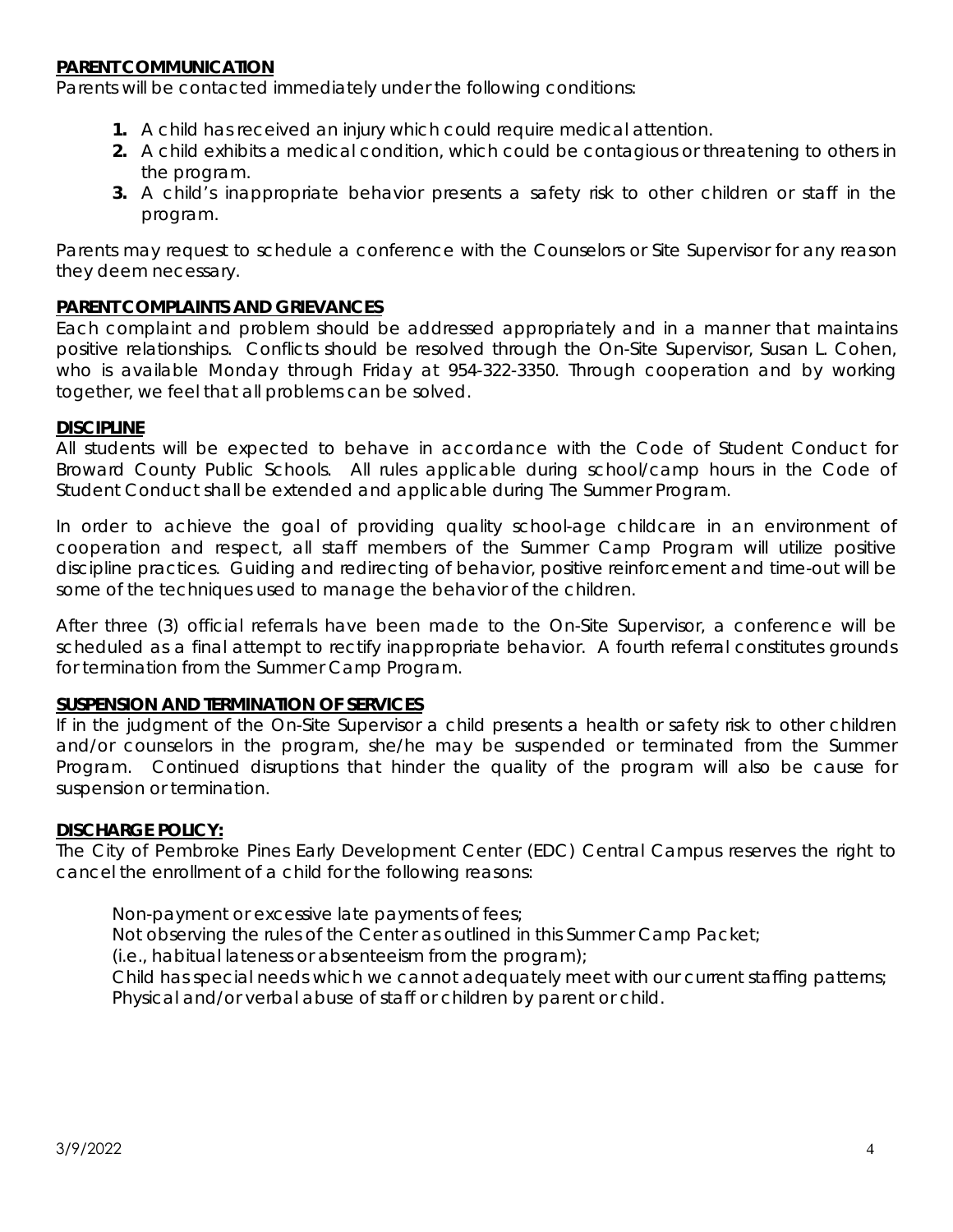#### SUMMER CAMP TUITION K thru  $4<sup>th</sup>$  arade (June 13th thru August 5th)

#### **FEE POLICIES**

Fees are due weekly, and must be paid on **Monday**. Payments not made by Tuesday will be assessed a late fee of \$10.00. You will continue to be charged an additional \$10.00 each Wednesday the tuition remains unpaid. Delinquent fees may result in termination of service. A NSF fee will be charged on all returned checks.

The cost is \$195.00 per week, plus a one time activity fee of \$240.00 for the summer. There will be a one time registration fee of \$40.00 for any child not currently in our Mini-Camp Program.

**No bills for tuition will be sent.** Repeated failures to pay on time will result in termination from the Summer Camp program. **There will be no refunds, credit or reduction of tuition for absences due to illness or closings due to inclement weather, since expenses for staff continue during the child's absences**. We **CANNOT** accept cash tuition payments in the cafeteria. Cash tuition payments must be made at the Preschool Office.

**Changes, cancellations and additions**<br> **Initial** 

I/we understand that as of May 6, 2022 a \$30.00 fee will be charged for cancellations of each reserved week or exchange of each reserved week for another. Due to the fact that we limit our enrollment, **you will be responsible for paying for all the weeks you indicate your child will be attending camp.** Please indicate below the weeks your camper will be attending. A seven week minimum is required.

| Week          | Dates                                     | <b>Check if Attending</b> |
|---------------|-------------------------------------------|---------------------------|
|               | June 13th thru June 17th                  |                           |
| $\mathcal{P}$ | June 20th thru June 24th (Closed 6/20/22) |                           |
| 3             | June 27th thru July 1st                   |                           |
|               | July 4th thru July 8th (Closed 7/4/22)    |                           |
| 5             | July 11th thru July 15th                  |                           |
| 6             | July 18th thru July 22nd                  |                           |
|               | July 25th thru July 29th                  |                           |
| 8             | August 1st thru August 5th                |                           |
|               |                                           |                           |
|               |                                           |                           |

 **CHILD'S NAME\_\_\_\_\_\_\_\_\_\_\_\_\_\_\_\_\_\_\_\_\_\_\_\_\_\_\_\_\_\_\_\_\_\_\_\_\_\_\_\_\_\_\_\_\_CURRENT GRADE\_\_\_\_\_\_\_\_\_\_\_\_\_\_\_\_**

 **\_\_\_\_\_\_\_\_\_\_\_\_\_\_\_\_\_\_\_\_\_\_\_\_\_\_\_\_\_\_\_\_\_\_\_\_\_\_\_\_\_\_ \_\_\_\_\_\_\_\_\_\_\_\_\_\_\_\_\_\_\_\_\_\_\_\_\_\_\_\_\_\_\_\_\_\_\_\_ \_\_\_\_\_\_\_\_\_ PRINT PARENT'S NAME DATE IN EXAMPLE 20 PARENT'S SIGNATURE DATE**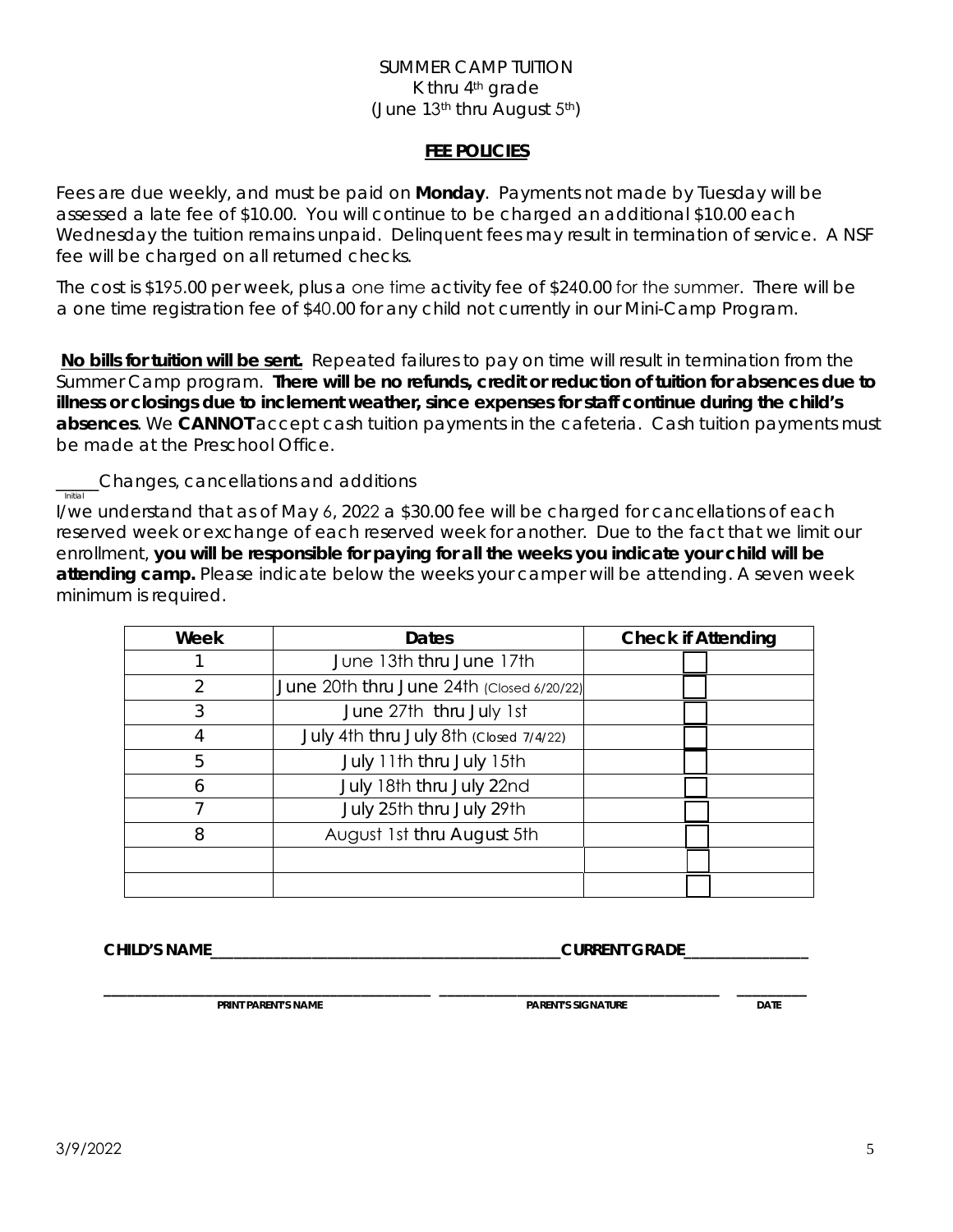# CITY OF PEMBROKE PINES EARLY DEVELOPMENT CENTER CENTRAL CAMPUS

I/We hereby acknowledge receipt and examination of the Summer Camp Rules and Regulations and state that I/We understand and agree to abide by all provisions contained therein. I/We also understand that rules and regulations are subject to change without prior notice**.** 

Child's Name: \_\_\_\_\_\_\_\_\_\_\_\_\_\_\_\_\_\_\_\_\_\_\_\_\_\_\_\_\_\_\_\_\_\_\_\_\_\_\_\_\_\_\_\_\_\_\_\_\_\_\_\_\_\_\_

Parent's Name: \_\_\_\_\_\_\_\_\_\_\_\_\_\_\_\_\_\_\_\_\_\_\_\_\_\_\_\_\_\_\_\_\_\_\_\_\_\_\_\_\_\_\_\_\_\_\_\_\_\_\_\_\_\_ Please Print

Parent's Signature: \_\_\_\_\_\_\_\_\_\_\_\_\_\_\_\_\_\_\_\_\_\_\_\_\_\_\_\_\_\_\_\_\_\_\_\_\_Date:\_\_\_\_\_\_\_\_\_\_\_\_\_\_

**Please sign and return with your registration papers. Thank you!**

## **CITY OF PEMBROKE PINES EARLY DEVELOPMENT CENTER CENTRAL CAMPUS RELEASE AND WAIVER OF LIABILITY**

Child's Name: \_\_\_\_\_\_\_\_\_\_\_\_\_\_\_\_\_\_\_\_\_\_\_\_\_\_\_\_\_\_\_\_\_\_\_\_\_\_\_\_\_\_\_\_\_\_\_\_\_\_\_\_\_\_\_\_\_\_\_\_\_\_\_\_\_\_\_\_\_\_\_\_\_\_\_

## NOTICE TO THE MINOR CHILD'S NATURAL GUARDIAN

READ THIS FORM COMPLETELY AND CAREFULLY. YOU ARE AGREEING TO LET YOUR MINOR CHILD ENGAGE IN A POTENTIALLY DANGEROUS ACTIVITY. YOU ARE AGREEING THAT, EVEN IF CITY OF PEMBROKE PINES EARLY DEVELOPMENT CENTER CENTRAL CAMPUS USES REASONABLE CARE IN PROVIDING THIS ACTIVITY, THERE IS A CHANCE YOUR CHILD MAY BE SERIOUSLY INJURED OR KILLED BY PARTICIPATING IN THIS ACTIVITY BECAUSE THERE ARE CERTAIN DANGERS INHERENT IN THE ACTIVITY WHICH CANNOT BE AVOIDED OR ELIMINATED. BY SIGNING THIS FORM YOU ARE GIVING UP YOUR CHILD'S RIGHT AND YOUR RIGHT TO RECOVER FROM CITY OF PEMBROKE PINES EARLY DEVELOPMENT CENTER IN A LAWSUIT FOR ANY PERSONAL INJURY, INCLUDING DEATH, TO YOUR CHILD OR ANY PROPERTY DAMAGE THAT RESULTS FROM THE RISKS THAT ARE A NATURAL PART OF THE ACTIVITY. YOU HAVE THE RIGHT TO REFUSE TO SIGN THIS FORM, AND CITY OF PEMBROKE PINES EARLY DEVELOPMENT CENTER CENTRAL CAMPUS HAS THE RIGHT TO REFUSE TO LET YOUR CHILD PARTICIPATE IF YOU DO NOT SIGN THIS FORM.

Printed Name of Parent/Legal Guardian

Signature of Parent/Legal Guardian devices and the Signature of Parent/Legal Guardian Date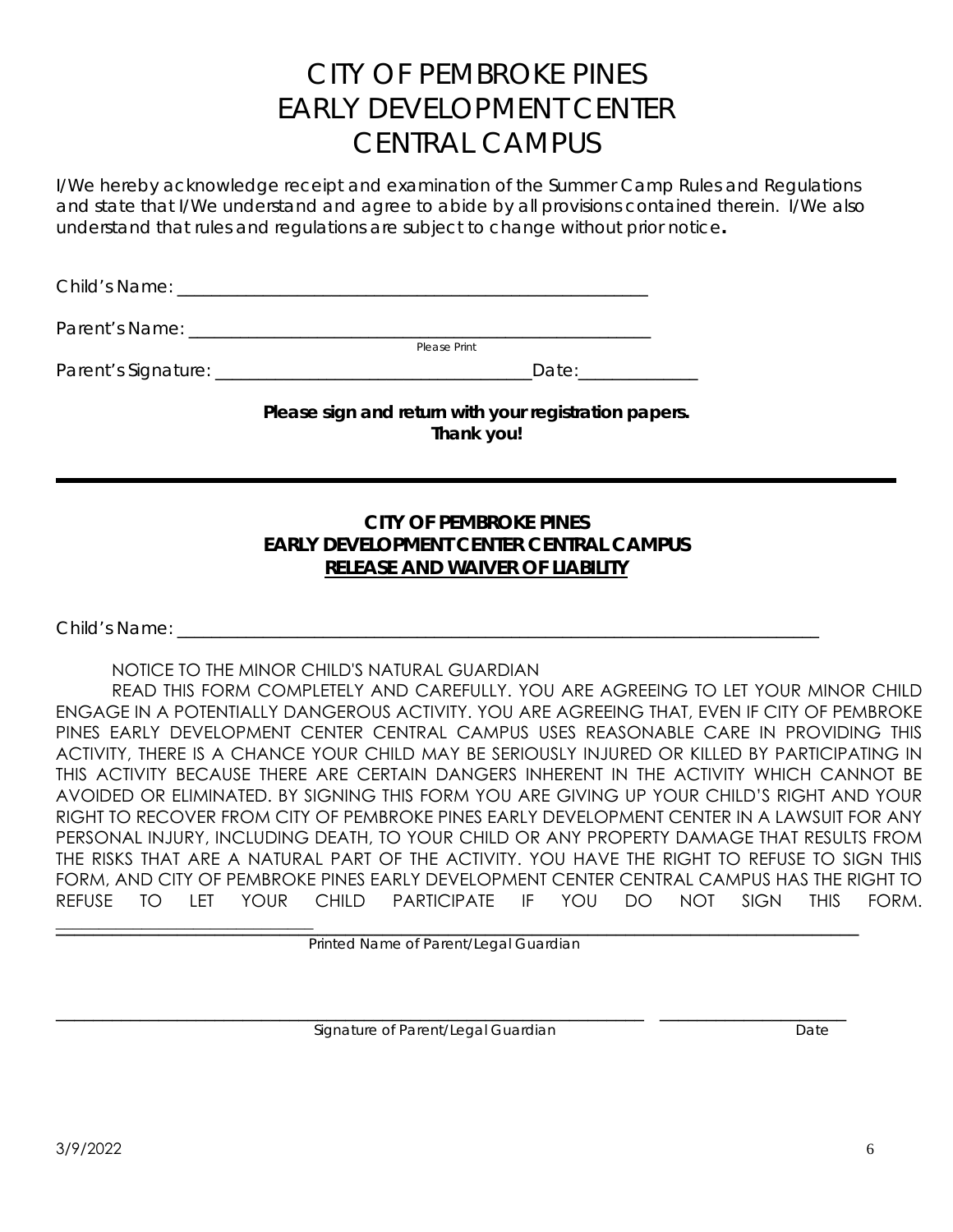1 **Board of County Commissioners, Broward County, Florida. Broward County Social Division Child Care Program** 

 **Child Enrollment Form** 

| Four (4) Digit Entry Passcode___________________                                                                                                                                                  |                                                             |  |  |  |
|---------------------------------------------------------------------------------------------------------------------------------------------------------------------------------------------------|-------------------------------------------------------------|--|--|--|
|                                                                                                                                                                                                   |                                                             |  |  |  |
|                                                                                                                                                                                                   |                                                             |  |  |  |
| Sex:MorED.O.B. _________________Birthplace: ___________ (State) _______ Primary Language spoken_____                                                                                              |                                                             |  |  |  |
| School Grade K11234                                                                                                                                                                               | Has your child attended camp before $\Box$ yes or $\Box$ no |  |  |  |
| Ethnicity Race: Caucasian Carrieran American Costan or Other Communisty                                                                                                                           |                                                             |  |  |  |
| <b>Family Information:</b>                                                                                                                                                                        | Child Lives With                                            |  |  |  |
|                                                                                                                                                                                                   |                                                             |  |  |  |
|                                                                                                                                                                                                   |                                                             |  |  |  |
|                                                                                                                                                                                                   |                                                             |  |  |  |
|                                                                                                                                                                                                   |                                                             |  |  |  |
|                                                                                                                                                                                                   |                                                             |  |  |  |
|                                                                                                                                                                                                   |                                                             |  |  |  |
|                                                                                                                                                                                                   |                                                             |  |  |  |
|                                                                                                                                                                                                   |                                                             |  |  |  |
|                                                                                                                                                                                                   |                                                             |  |  |  |
| Parent's Marital Status <b>S M D or W</b>                                                                                                                                                         |                                                             |  |  |  |
| Person permitted to remove child: Registering Parent <b>YES</b> or NO                                                                                                                             | Other Parent <b>YES</b><br>$\overline{\mathsf{NO}}$<br>or   |  |  |  |
| In case of an emergency or illness, other person to be notified and permitted to remove child from the Center:<br>(Must be 18 years of age and show picture I.D. to remove child from the Center) |                                                             |  |  |  |
| Authorized Release/Contact for Registering Parent<br>Name/ Relationship to child:                                                                                                                 |                                                             |  |  |  |
|                                                                                                                                                                                                   |                                                             |  |  |  |
|                                                                                                                                                                                                   |                                                             |  |  |  |
|                                                                                                                                                                                                   |                                                             |  |  |  |
| Authorized Release/Contact for Non-Registering Parent                                                                                                                                             |                                                             |  |  |  |
|                                                                                                                                                                                                   |                                                             |  |  |  |
|                                                                                                                                                                                                   |                                                             |  |  |  |
|                                                                                                                                                                                                   |                                                             |  |  |  |
| The registering parent and the non-registering parent of a child shall be listed on the Child Enrollment Form as persons                                                                          |                                                             |  |  |  |
| authorized to pick their child up from school. No parent shall delete or in any way alter the names that have been provided                                                                       |                                                             |  |  |  |
| on this form by the other parent. If Parental Rights have been revoked, than a certified copy of such court order must be                                                                         |                                                             |  |  |  |
| provided to the school's office.                                                                                                                                                                  |                                                             |  |  |  |

\_\_\_\_\_\_\_\_\_\_\_\_\_\_\_\_\_\_\_\_\_\_\_\_\_\_\_\_\_\_\_\_\_\_\_\_\_\_\_\_\_\_\_ \_\_\_\_\_\_\_\_\_\_\_\_\_\_\_\_\_\_\_\_\_\_\_\_\_\_\_\_\_\_\_/\_\_\_\_\_\_\_\_\_\_\_\_\_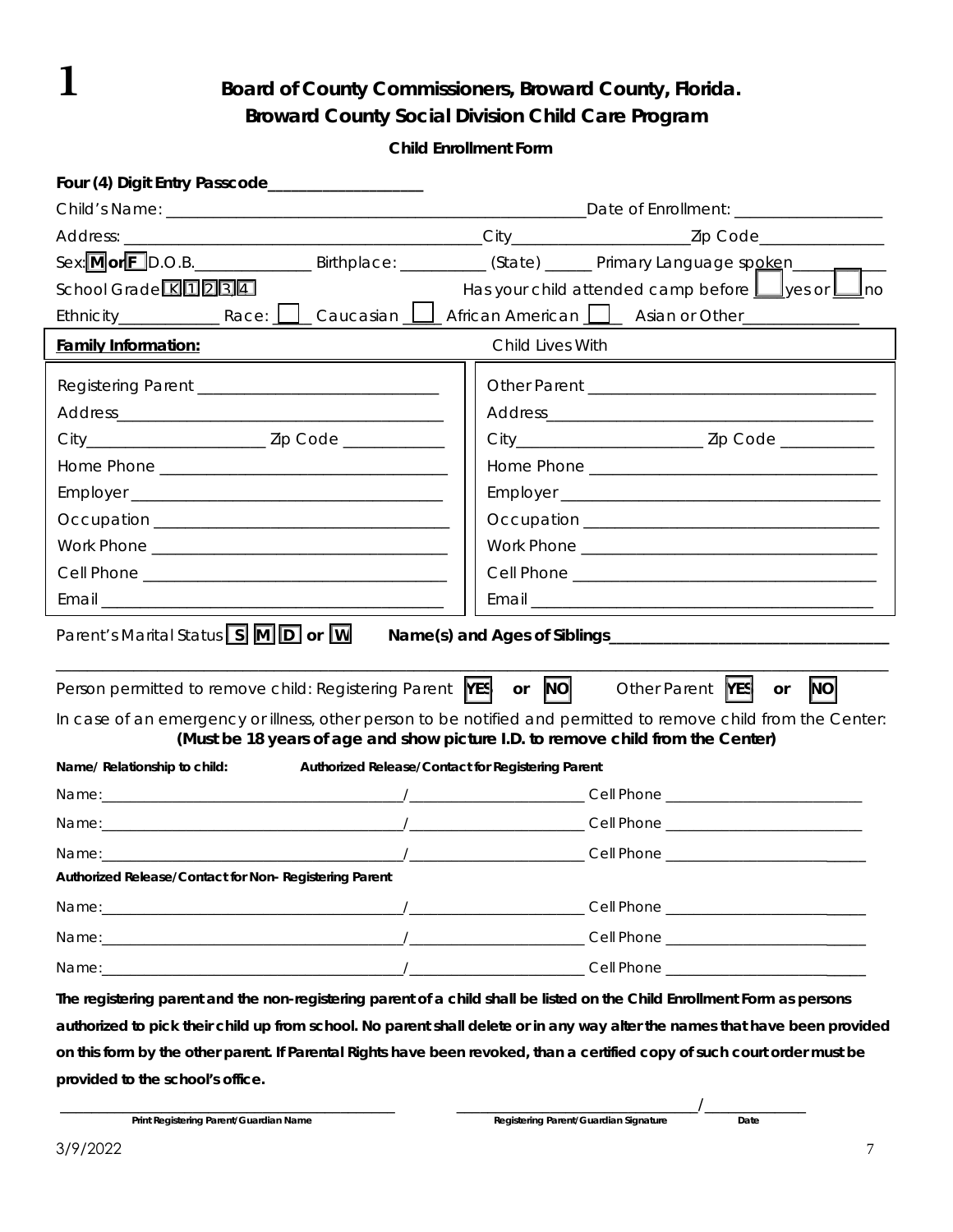## **EMERGENCY INFORMATION**

| May the Center call another physician if unable to contact the above?<br><b>YES</b><br>NO<br>or                                                                                            |  |  |  |
|--------------------------------------------------------------------------------------------------------------------------------------------------------------------------------------------|--|--|--|
| <b>Medical History</b>                                                                                                                                                                     |  |  |  |
| Measles: YES or NO<br>Mumps: YES or NO<br>Chicken Pox: YES or NO                                                                                                                           |  |  |  |
|                                                                                                                                                                                            |  |  |  |
|                                                                                                                                                                                            |  |  |  |
|                                                                                                                                                                                            |  |  |  |
| Does your child have any physical challenges or conditions which might affect his/her schooling ________                                                                                   |  |  |  |
|                                                                                                                                                                                            |  |  |  |
|                                                                                                                                                                                            |  |  |  |
| Briefly describe your child's likes, dislikes, favorite past times, friends, etc. In essence, please include anything<br>that will help us to understand your child and help him/her grow. |  |  |  |

\_\_\_\_\_\_\_\_\_\_\_\_\_\_\_\_\_\_\_\_\_\_\_\_\_\_\_\_\_\_\_\_\_\_\_\_\_\_\_\_\_\_\_\_\_\_\_\_\_\_\_\_\_\_\_\_\_\_\_\_\_\_\_\_\_\_\_\_\_\_\_\_\_\_\_\_\_\_\_\_\_\_\_\_\_\_\_\_\_\_\_\_\_\_\_\_\_\_\_\_\_\_\_\_\_\_

\_\_\_\_\_\_\_\_\_\_\_\_\_\_\_\_\_\_\_\_\_\_\_\_\_\_\_\_\_\_\_\_\_\_\_\_\_\_\_\_\_\_\_\_\_\_\_\_\_\_\_\_\_\_\_\_\_\_\_\_\_\_\_\_\_\_\_\_\_\_\_\_\_\_\_\_\_\_\_\_\_\_\_\_\_\_\_\_\_\_\_\_\_\_\_\_\_\_\_\_\_\_\_\_\_\_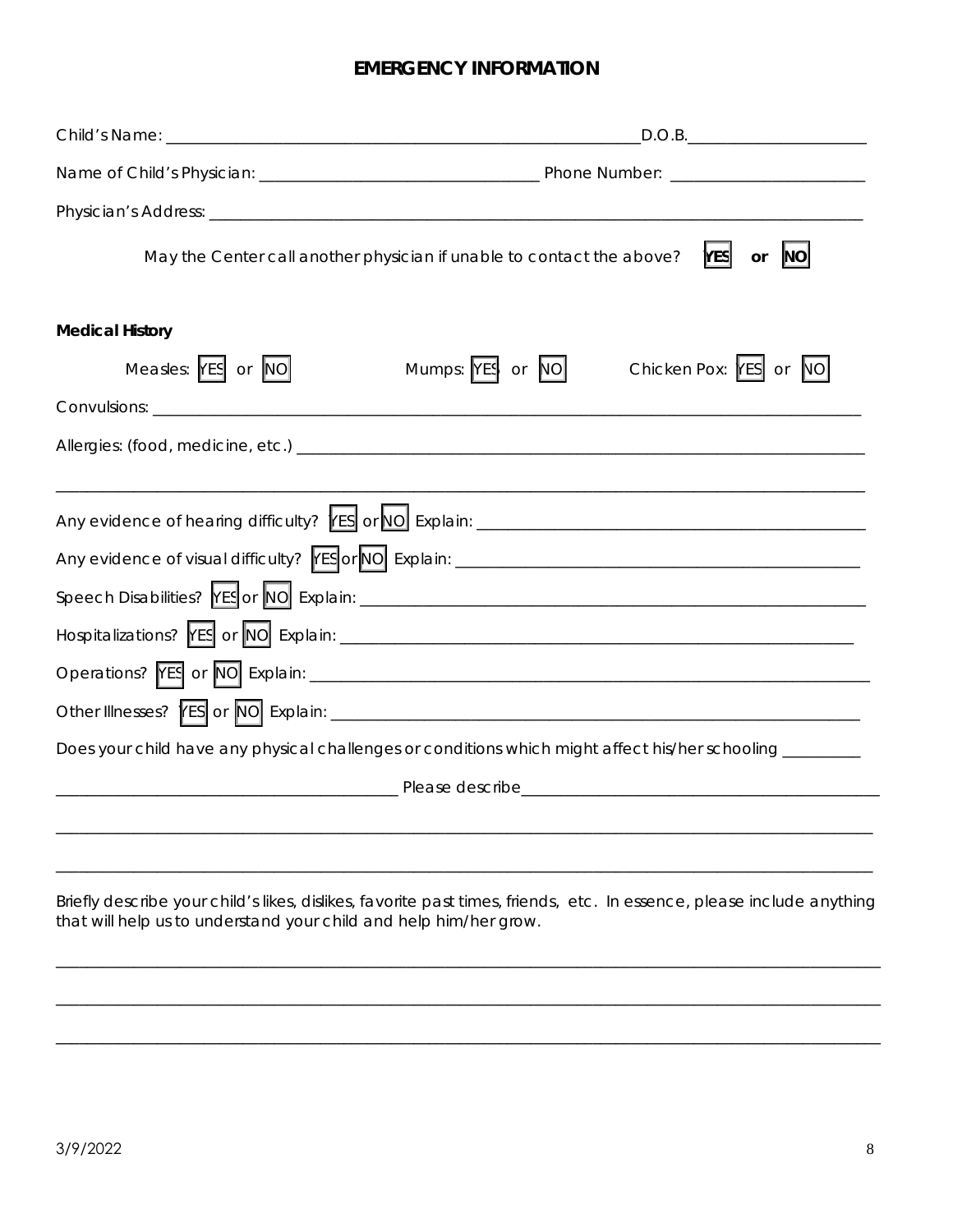#### **PARENT'S STATEMENT**

In making application for my child to attend the City of Pembroke Pines Early Development Center Central Campus, I agree to support the moral, education and disciplinary standards of the camp.

It is important for home and camp to work together in establishing appropriate behavior.

I give permission for my child to take part in all camp activities, I will always be told of any field trips in advance, and will sign a permission slip or my child will not be permitted to leave camp premises.

I agree to pay any tuition charges

I agree that I will NOT send my child to camp sick.

I also understand that this application cannot be considered without the registration and activity fee.

In the event my child becomes ill or injured while under camp supervision:

- 1. If the illness or injury is minor, the parent/guardian will be contacted.
- 2. If the illness or injury is more serious and/or life threatening, 911 will be called.
- 3. Parent hereby release the City of Pembroke Pines Early Development Center Central Campus from any liability which might arise from giving such authorization, it being the parent desire to have child furnished medical or surgical services as soon as reasonably possible after illness or injury arises.

Child's Name:

Print Parent's/Guardian's Name: \_\_\_\_\_\_\_\_\_\_\_\_\_\_\_\_\_\_\_\_\_\_\_\_\_\_\_\_\_\_\_\_\_\_\_\_\_\_\_\_\_\_\_\_\_\_\_\_\_\_\_\_\_\_\_\_\_\_\_\_\_\_\_\_\_\_\_\_\_\_\_\_\_\_\_\_

Parent's/Guardian's Signature:

Date: \_\_\_\_\_\_\_\_\_\_\_\_\_\_\_\_\_\_\_\_\_\_\_\_\_\_\_\_\_\_\_\_\_\_

## **DISCIPLINE POLICY**

The Center will ensure that age appropriate, constructive disciplinary practices shall be used for children in care.

Children shall not be subjected to discipline which is severe, humiliating or frightening.

Discipline shall not be associated with food, rest or toileting.

Please sign below, detach and return bottom portion to the centers site supervisor as soon as possible.

| Parent's Name            | have read the Camp's Discipline Policy |  |
|--------------------------|----------------------------------------|--|
| an have retained a copy. |                                        |  |
|                          |                                        |  |
|                          |                                        |  |
|                          |                                        |  |
|                          |                                        |  |

3/9/2022 9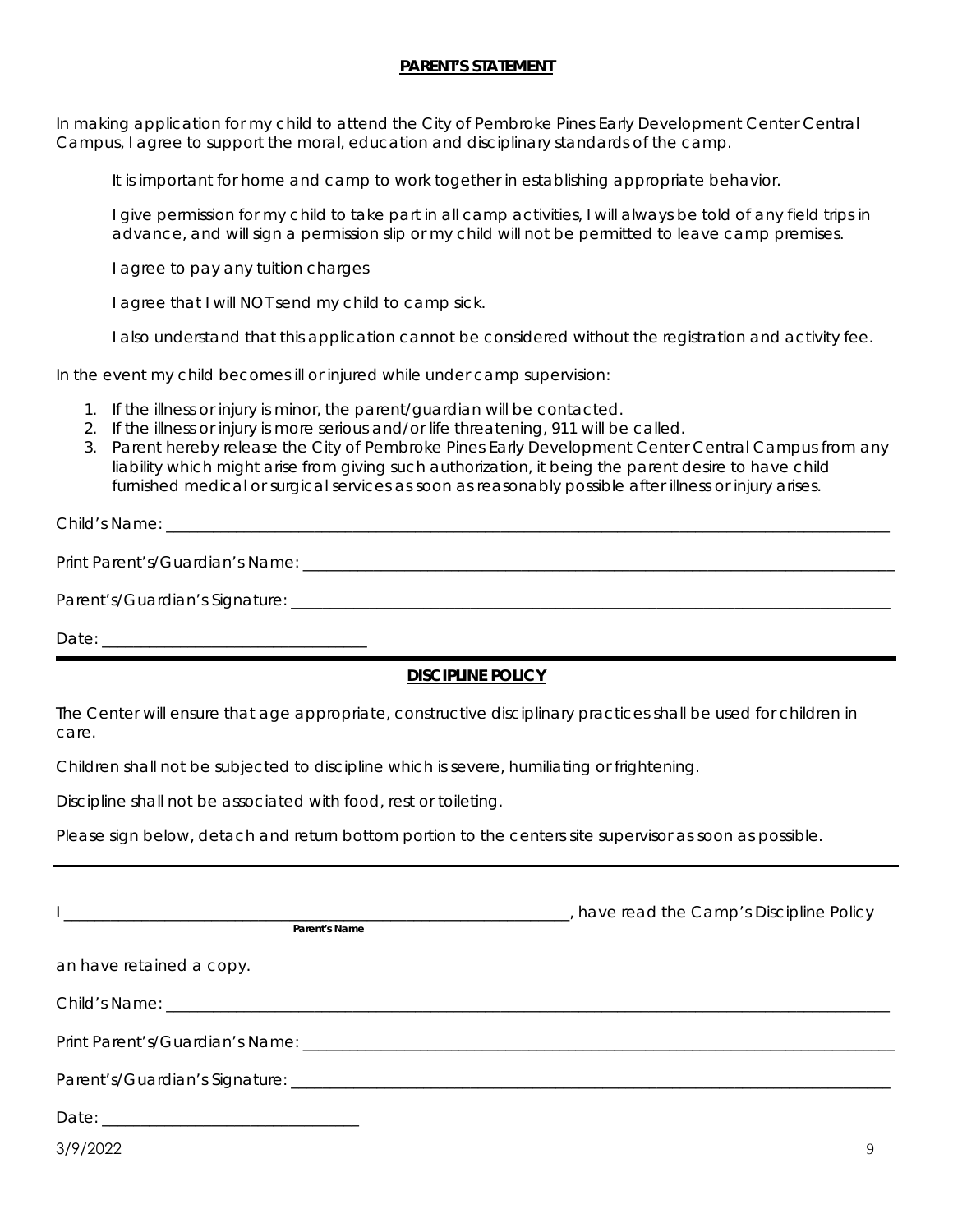#### **MEDIA RELEASE**

From time to time during the summer, the media and the graphics department photograph our camp, staff and campers to visually explain the many and varied types of programs and events which we offer. Those photographs or videotapes may be used in newspapers, on television or in other appropriate publications.

Your signature below indicates your permission for your child to be photographed for such purposes. Please sign and return this form as soon as possible.

Child's Name: \_\_\_\_\_\_\_\_\_\_\_\_\_\_\_\_\_\_\_\_\_\_\_\_\_\_\_\_\_\_\_\_\_\_\_\_\_\_\_\_\_\_\_\_\_\_\_\_\_\_\_\_\_\_\_\_\_\_\_\_\_\_\_\_\_\_\_\_\_\_\_\_\_\_\_\_\_\_\_\_\_\_\_\_\_\_\_\_\_\_\_\_\_ Print Parent's/Guardian's Name: \_\_\_\_\_\_\_\_\_\_\_\_\_\_\_\_\_\_\_\_\_\_\_\_\_\_\_\_\_\_\_\_\_\_\_\_\_\_\_\_\_\_\_\_\_\_\_\_\_\_\_\_\_\_\_\_\_\_\_\_\_\_\_\_\_\_\_\_\_\_\_\_\_\_\_\_ Parent's/Guardian's Signature: \_\_\_\_\_\_\_\_\_\_\_\_\_\_\_\_\_\_\_\_\_\_\_\_\_\_\_\_\_\_\_\_\_\_\_\_\_\_\_\_\_\_\_\_\_\_\_\_\_\_\_\_\_\_\_\_\_\_\_\_\_\_\_\_\_\_\_\_\_\_\_\_\_\_\_\_\_ Date:

#### **MEDICAL RELEASE**

Dear Parent,

In order to comply with the Broward County Child Care Code, please provide us with the following information: The Center shall have written instructions from parent for the school to follow arranging for immediate treatment for your child in an emergency situation.

Below, you will find the necessary form that will need to be filled out for our records. If you have any questions concerning this matter, please feel free to contact us.

Thank you in advance for your cooperation.

Sincerely,

## *Susan L. Cohen*

Susan L. Cohen, MS Early Childhood Education Administration Site Supervisor Central Campus

- 1. By my signature below, I give the City of Pembroke Pines Early Development Center Central Campus authorization to seek medical treatment for my child if I or any other persons whom I have listed to be notified in case of an emergency cannot be reached.
- 2. By my signature below, I give any health facility or physician permission to provide medical treatment for my child as deemed necessary in any situation which may arise at the preschool/camp.
- 3. By my signature below, I will take full responsibility for payment of all medical services which might be rendered due to any emergency situation that may arise at the preschool/camp.

Child's Name:

Print Parent's/Guardian's Name: \_\_\_\_\_\_\_\_\_\_\_\_\_\_\_\_\_\_\_\_\_\_\_\_\_\_\_\_\_\_\_\_\_\_\_\_\_\_\_\_\_\_\_\_\_\_\_\_\_\_\_\_\_\_\_\_\_\_\_\_\_\_\_\_\_\_

Parent's/Guardian's Signature: \_\_\_\_\_\_\_\_\_\_\_\_\_\_\_\_\_\_\_\_\_\_\_\_\_\_\_\_\_\_\_\_\_\_\_\_\_\_\_\_\_\_\_\_\_\_\_\_\_\_\_\_\_\_\_\_\_\_\_\_\_\_\_\_\_\_\_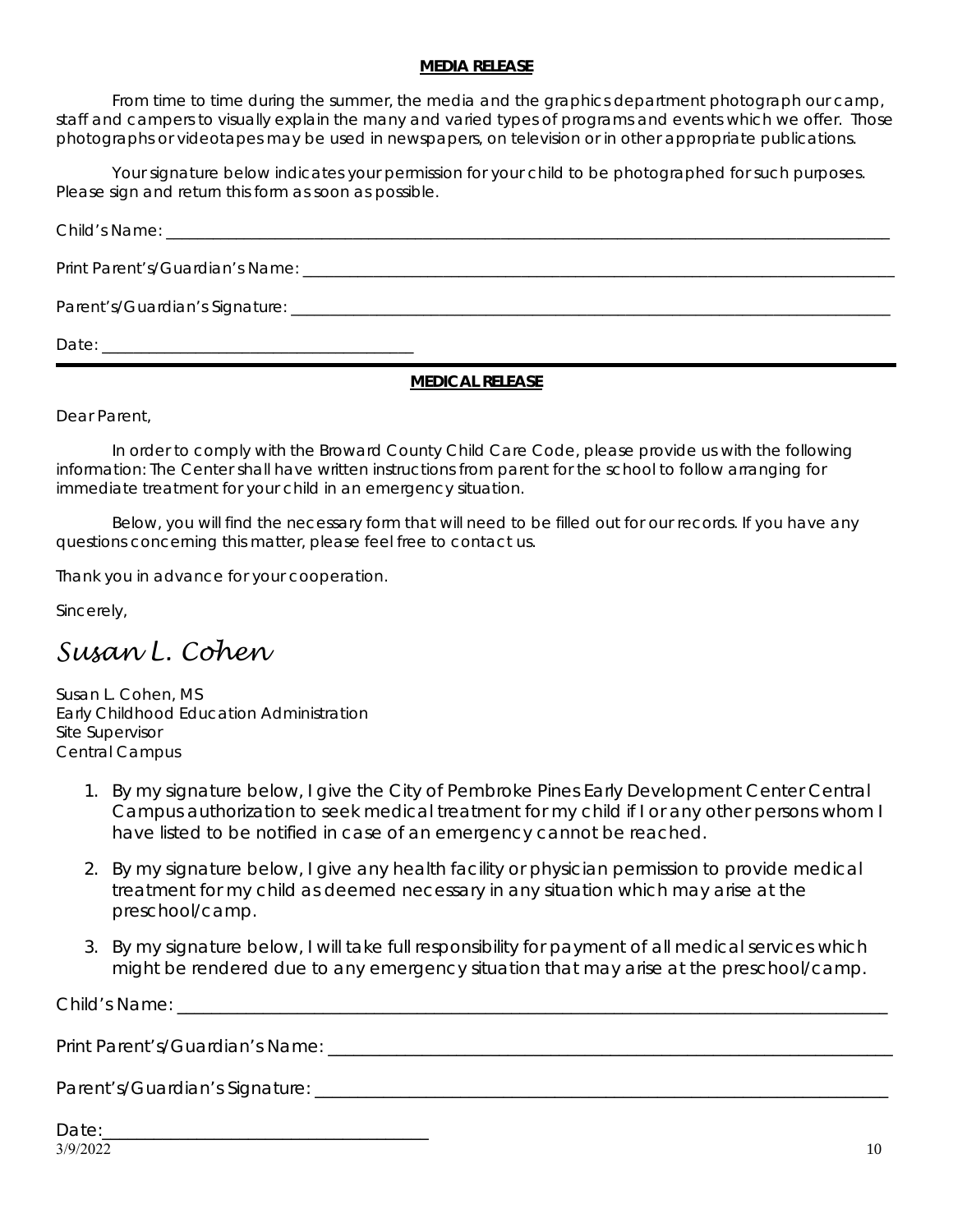| $\Box$ Bright Beginnings<br>$\Box$ West EDC<br>Account Key# | <b>Central EDC</b><br>$\Box$ West Pines | East EDC |                                       |  |
|-------------------------------------------------------------|-----------------------------------------|----------|---------------------------------------|--|
|                                                             |                                         |          | <b>JOIN US AND</b><br><b>PROGRESS</b> |  |
| Child's Name:                                               |                                         |          |                                       |  |
|                                                             | (Last)                                  | (First)  |                                       |  |
| <b>Payment Agreement</b>                                    |                                         |          |                                       |  |

All fees are to be paid in advance. TUITION IS NOT SUBJECT TO ADJUSTMENT DUE TO ABSENCE FROM THE CENTER, WITHDRAWAL, HOLIDAYS or OTHER CIRCUMSTANCES.

We accept Cash, Credit Cards, Money Orders and Checks only. Please make all checks payable to: **City of Pembroke Pines.** 

Any check issued to the City that is returned by the bank for insufficient funds, account closed, stop payment, refer to maker, no account found or other will be assessed a returned check fee as provided for in § 166.251, Florida Statues, as amended from time to time. § 166.251, Florida Statues, provides for the following fees:

> \$25.00 if the check face value does not exceed \$50.00 \$30.00 if the check face value exceeds \$50.00 but does not exceed \$300.00 \$40.00 if the check face value exceeds \$300.00 or (5%) of the check face amount of the check whichever is greater.

In the event a dishonored check is not paid in accordance with Chapter § 166.251, Florida Statues, appropriate legal action may be filed for the full amount of the returned checks due and owing together with services charges, court costs, and reasonable attorney's fees as provided by law.

When customer issues three (3) returned checks on any City account during the most recent twelve (12) months, his/her check payment privileges at The City of Pembroke Pines will be suspended for a period of six (6) months.

Subsequent returned checks received after the reinstatement of check writing privileges, will result in an additional six (6) months' suspension.

Payment to satisfy a returned check will only be accepted by cash, money order, or cashier's check.

Past due accounts without satisfactory arrangements with the Site Supervisor shall result in your child not being able to attend the Center until your account is brought current.

Fees and policies for The City of Pembroke Pines programs are subject to change.

**Parent or guardian**: By signing this agreement, I (we) agree to pay all amounts when due under this agreement. I have read and received a copy of this agreement and agree to all of its terms.

| <b>PARENT OR GUARDIAN</b> | <b>PARENT OR GUARDIAN</b> |
|---------------------------|---------------------------|
|                           |                           |
|                           |                           |
|                           |                           |
| 3/9/2022                  |                           |